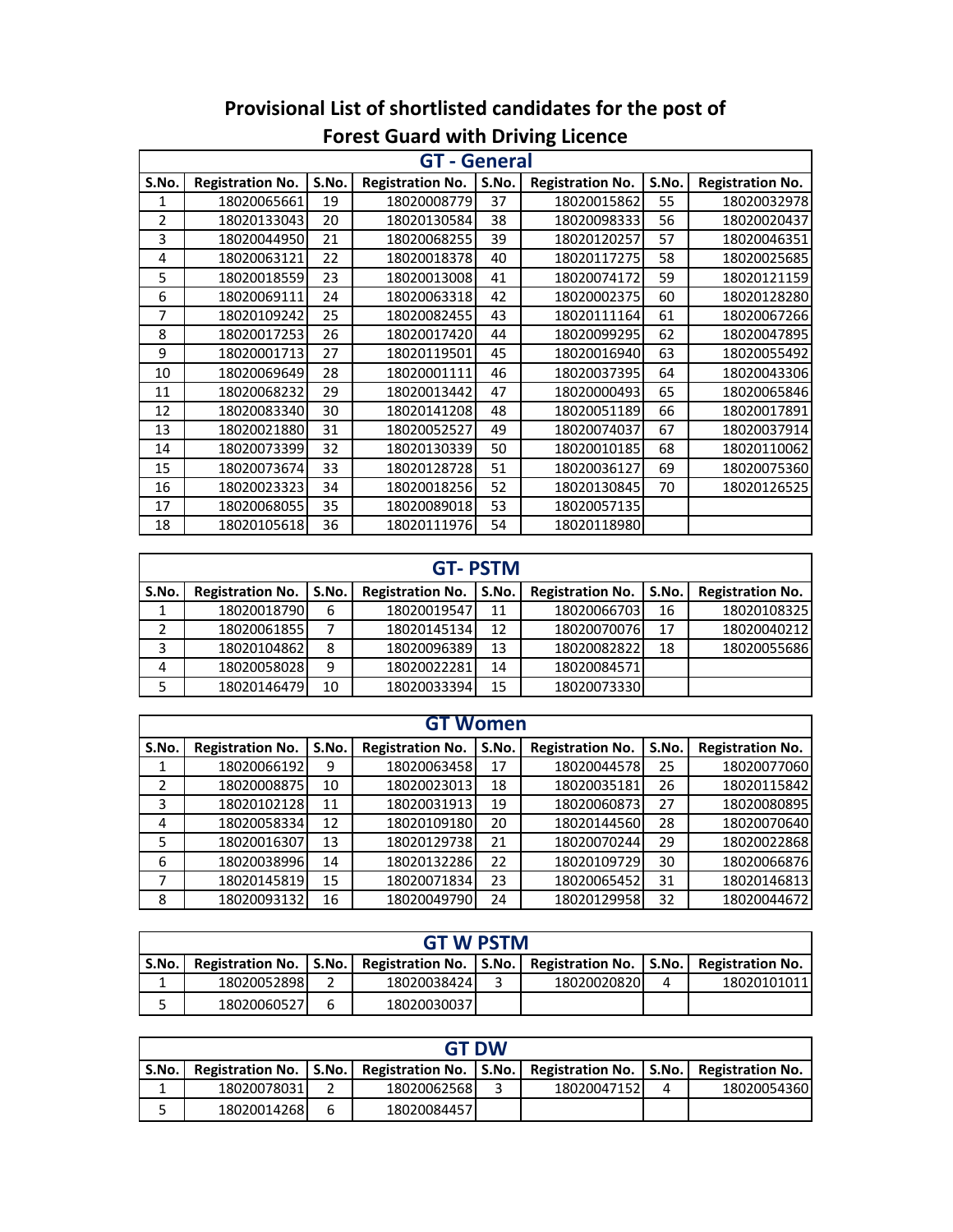|                |                         |       | <b>BC</b> General       |       |                         |       |                         |
|----------------|-------------------------|-------|-------------------------|-------|-------------------------|-------|-------------------------|
| S.No.          | <b>Registration No.</b> | S.No. | <b>Registration No.</b> | S.No. | <b>Registration No.</b> | S.No. | <b>Registration No.</b> |
| 1              | 18020022245             | 16    | 18020019435             | 31    | 18020129552             | 46    | 18020059861             |
| $\overline{2}$ | 18020039504             | 17    | 18020037074             | 32    | 18020025377             | 47    | 18020073303             |
| 3              | 18020126031             | 18    | 18020029379             | 33    | 18020119969             | 48    | 18020072171             |
| 4              | 18020098918             | 19    | 18020072484             | 34    | 18020004727             | 49    | 18020033415             |
| 5              | 18020086489             | 20    | 18020068685             | 35    | 18020012957             | 50    | 18020048880             |
| 6              | 18020025115             | 21    | 18020068683             | 36    | 18020098691             | 51    | 18020048054             |
| 7              | 18020028555             | 22    | 18020070123             | 37    | 18020073704             | 52    | 18020144976             |
| 8              | 18020042820             | 23    | 18020066293             | 38    | 18020081311             | 53    | 18020042676             |
| 9              | 18020111818             | 24    | 18020091651             | 39    | 18020107751             | 54    | 18020073392             |
| 10             | 18020063665             | 25    | 18020099632             | 40    | 18020110837             | 55    | 18020004872             |
| 11             | 18020079315             | 26    | 18020098369             | 41    | 18020017194             | 56    | 18020042898             |
| 12             | 18020024950             | 27    | 18020076737             | 42    | 18020068764             | 57    | 18020071026             |
| 13             | 18020053588             | 28    | 18020138999             | 43    | 18020017659             | 58    | 18020065827             |
| 14             | 18020114110             | 29    | 18020029662             | 44    | 18020032248             | 59    | 18020074297             |
| 15             | 18020103633             | 30    | 18020059336             | 45    | 18020108977             | 60    | 18020036708             |
|                |                         |       |                         |       |                         |       |                         |

|       | <b>BC PSTM</b>           |   |                         |       |                         |       |                         |  |  |  |  |  |
|-------|--------------------------|---|-------------------------|-------|-------------------------|-------|-------------------------|--|--|--|--|--|
| S.No. | Registration No.   S.No. |   | <b>Registration No.</b> | S.No. | <b>Registration No.</b> | S.No. | <b>Registration No.</b> |  |  |  |  |  |
|       | 18020108118              |   | 18020022725             | 9     | 18020137051             | 13    | 18020116599             |  |  |  |  |  |
|       | 18020050941              | 6 | 18020094403             | 10    | 18020038042             | 14    | 18020066056             |  |  |  |  |  |
|       | 18020123986              |   | 18020074419             | 11    | 18020097911             |       |                         |  |  |  |  |  |
| 4     | 18020016191              | 8 | 18020020363             | 12    | 18020017704             |       |                         |  |  |  |  |  |

|                                                                                                                                              | <b>BC Women</b> |    |              |    |             |    |             |  |  |  |  |  |
|----------------------------------------------------------------------------------------------------------------------------------------------|-----------------|----|--------------|----|-------------|----|-------------|--|--|--|--|--|
| S.No.<br>S.No.<br><b>Registration No.</b><br><b>Registration No.</b><br>S.No.<br><b>Registration No.</b><br><b>Registration No.</b><br>S.No. |                 |    |              |    |             |    |             |  |  |  |  |  |
|                                                                                                                                              | 18020129145     | 7  | 18020029080  | 13 | 18020018404 | 19 | 18020087385 |  |  |  |  |  |
| ำ                                                                                                                                            | 18020128197     | 8  | 18020065435  | 14 | 18020087311 | 20 | 18020076888 |  |  |  |  |  |
| 3                                                                                                                                            | 18020047452     | 9  | 180200990921 | 15 | 18020002610 | 21 | 18020036558 |  |  |  |  |  |
| 4                                                                                                                                            | 18020128277     | 10 | 18020121888  | 16 | 18020123876 | 22 | 18020101643 |  |  |  |  |  |
| 5                                                                                                                                            | 18020010719     | 11 | 18020057720  | 17 | 18020016034 | 23 | 18020096675 |  |  |  |  |  |
| 6                                                                                                                                            | 18020006403     | 12 | 18020112461  | 18 | 18020016538 | 24 | 18020142913 |  |  |  |  |  |
|                                                                                                                                              |                 |    |              |    |             |    |             |  |  |  |  |  |

|                                                                                                              | <b>BC W-PSTM</b> |   |             |  |             |  |             |  |  |  |  |
|--------------------------------------------------------------------------------------------------------------|------------------|---|-------------|--|-------------|--|-------------|--|--|--|--|
| Registration No.   S.No.   Registration No.   S.No.   Registration No.   S.No.   Registration No.  <br>S.No. |                  |   |             |  |             |  |             |  |  |  |  |
|                                                                                                              | 18020075043      |   | 18020052127 |  | 18020107727 |  | 18020101835 |  |  |  |  |
|                                                                                                              | 18020030750      | հ | 18020054037 |  |             |  |             |  |  |  |  |

| <b>BC DW</b> |                                                                                                   |   |              |  |             |  |             |  |  |  |  |
|--------------|---------------------------------------------------------------------------------------------------|---|--------------|--|-------------|--|-------------|--|--|--|--|
| S.No. l      | Registration No.   S.No.   Registration No.   S.No.   Registration No.   S.No.   Registration No. |   |              |  |             |  |             |  |  |  |  |
|              | 18020066966                                                                                       |   | 18020127806  |  | 18020045832 |  | 18020040563 |  |  |  |  |
|              | 18020003943                                                                                       | հ | 180201299911 |  |             |  |             |  |  |  |  |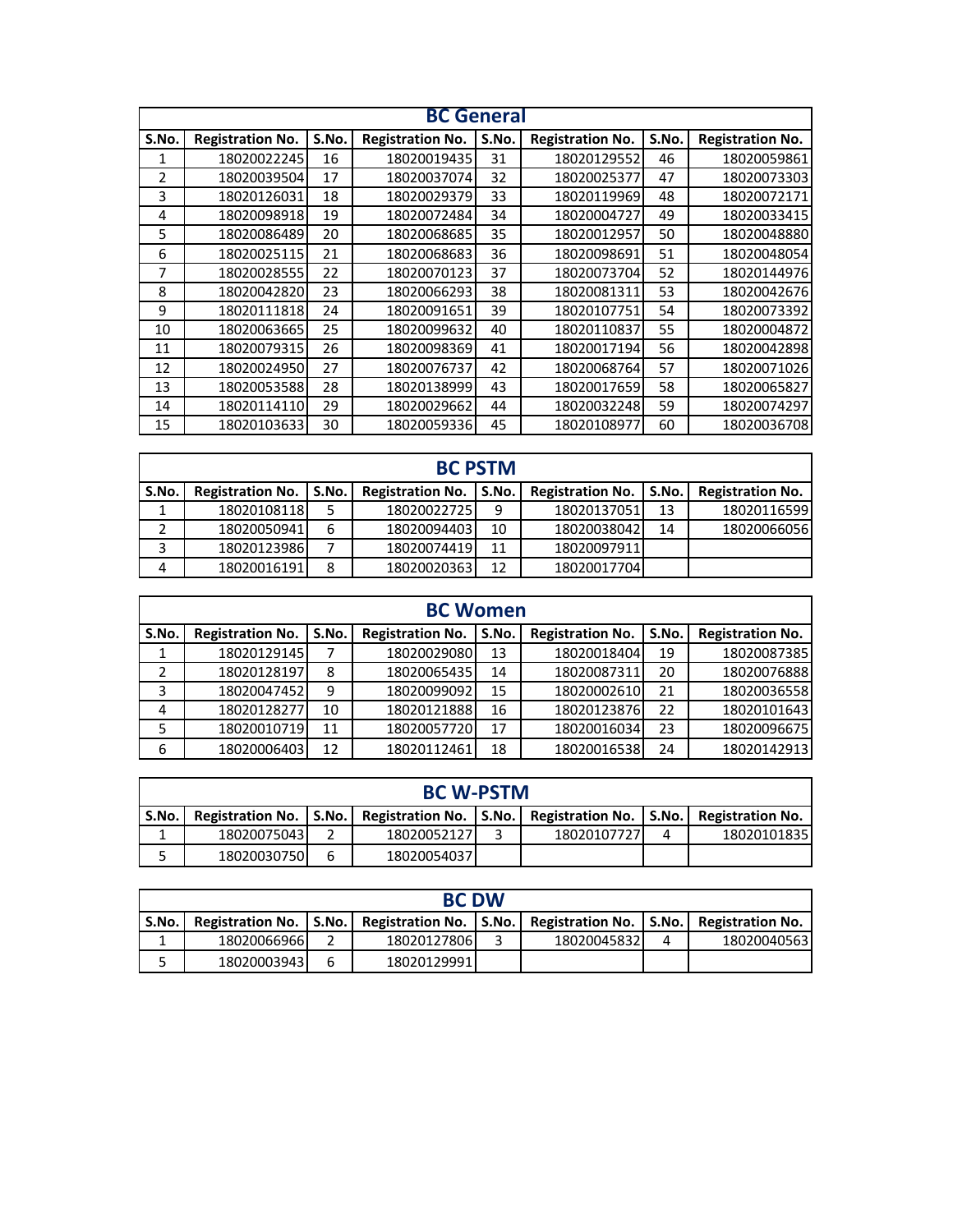| <b>BC(M)</b> General                                                                        |  |             |  |              |  |  |  |  |  |
|---------------------------------------------------------------------------------------------|--|-------------|--|--------------|--|--|--|--|--|
| S.No. Registration No. S.No. Registration No. S.No. Registration No. S.No. Registration No. |  |             |  |              |  |  |  |  |  |
| 18020115245                                                                                 |  | 18020041722 |  | 180200539731 |  |  |  |  |  |

| <b>BC(M) PSTM</b> |                                                                                                           |  |             |  |              |  |  |  |  |
|-------------------|-----------------------------------------------------------------------------------------------------------|--|-------------|--|--------------|--|--|--|--|
|                   | S.No.   Registration No.   S.No.   Registration No.   S.No.   Registration No.   S.No.   Registration No. |  |             |  |              |  |  |  |  |
|                   | 18020045542                                                                                               |  | 18020127799 |  | 180200077931 |  |  |  |  |

| <b>BC(M) Women</b> |             |  |             |  |                                                                                                   |  |  |  |  |  |  |
|--------------------|-------------|--|-------------|--|---------------------------------------------------------------------------------------------------|--|--|--|--|--|--|
| S.No.              |             |  |             |  | Registration No.   S.No.   Registration No.   S.No.   Registration No.   S.No.   Registration No. |  |  |  |  |  |  |
| <b>.</b>           | 18020123422 |  | 18020118218 |  | 18020063474                                                                                       |  |  |  |  |  |  |

| <b>BC(M) DW</b> |                                                                                                              |  |             |  |             |  |  |  |  |  |
|-----------------|--------------------------------------------------------------------------------------------------------------|--|-------------|--|-------------|--|--|--|--|--|
|                 | Registration No.   S.No.   Registration No.   S.No.   Registration No.   S.No.   Registration No.<br>S.No. I |  |             |  |             |  |  |  |  |  |
|                 | 18020131439                                                                                                  |  | 18020051486 |  | 18020113808 |  |  |  |  |  |

|                |                         |       | <b>MBC/DC General</b>   |       |                         |       |                         |
|----------------|-------------------------|-------|-------------------------|-------|-------------------------|-------|-------------------------|
| S.No.          | <b>Registration No.</b> | S.No. | <b>Registration No.</b> | S.No. | <b>Registration No.</b> | S.No. | <b>Registration No.</b> |
| 1              | 18020022032             | 13    | 18020110905             | 25    | 18020048913             | 37    | 18020045256             |
| $\mathfrak{p}$ | 18020100007             | 14    | 18020021737             | 26    | 18020032846             | 38    | 18020068008             |
| 3              | 18020121311             | 15    | 18020053986             | 27    | 18020056212             | 39    | 18020016067             |
| 4              | 18020063396             | 16    | 18020137795             | 28    | 18020044641             | 40    | 18020041634             |
| 5              | 18020110133             | 17    | 18020071592             | 29    | 18020041062             | 41    | 18020046830             |
| 6              | 18020035641             | 18    | 18020043415             | 30    | 18020046811             | 42    | 18020046529             |
| 7              | 18020022457             | 19    | 18020037263             | 31    | 18020101491             | 43    | 18020041769             |
| 8              | 18020034151             | 20    | 18020050943             | 32    | 18020066572             | 44    | 18020051290             |
| 9              | 18020035637             | 21    | 18020060855             | 33    | 18020047166             | 45    | 18020015304             |
| 10             | 18020100920             | 22    | 18020044345             | 34    | 18020077084             | 46    | 18020042647             |
| 11             | 18020033965             | 23    | 18020118650             | 35    | 18020134325             | 47    | 18020139563             |
| 12             | 18020047142             | 24    | 18020063810             | 36    | 18020083103             |       |                         |

| <b>MBC/DC PSTM</b> |                          |   |             |   |                                                     |   |                         |  |  |  |  |  |
|--------------------|--------------------------|---|-------------|---|-----------------------------------------------------|---|-------------------------|--|--|--|--|--|
| S.No.              | Registration No.   S.No. |   |             |   | Registration No.   S.No.   Registration No.   S.No. |   | <b>Registration No.</b> |  |  |  |  |  |
|                    | 18020103043              |   | 18020083546 | 3 | 18020136855                                         | 4 | 18020070420             |  |  |  |  |  |
|                    | 18020066045              | 6 | 18020042877 |   | 18020079551                                         | 8 | 18020046879             |  |  |  |  |  |
| 9                  | 18020109477              |   |             |   |                                                     |   |                         |  |  |  |  |  |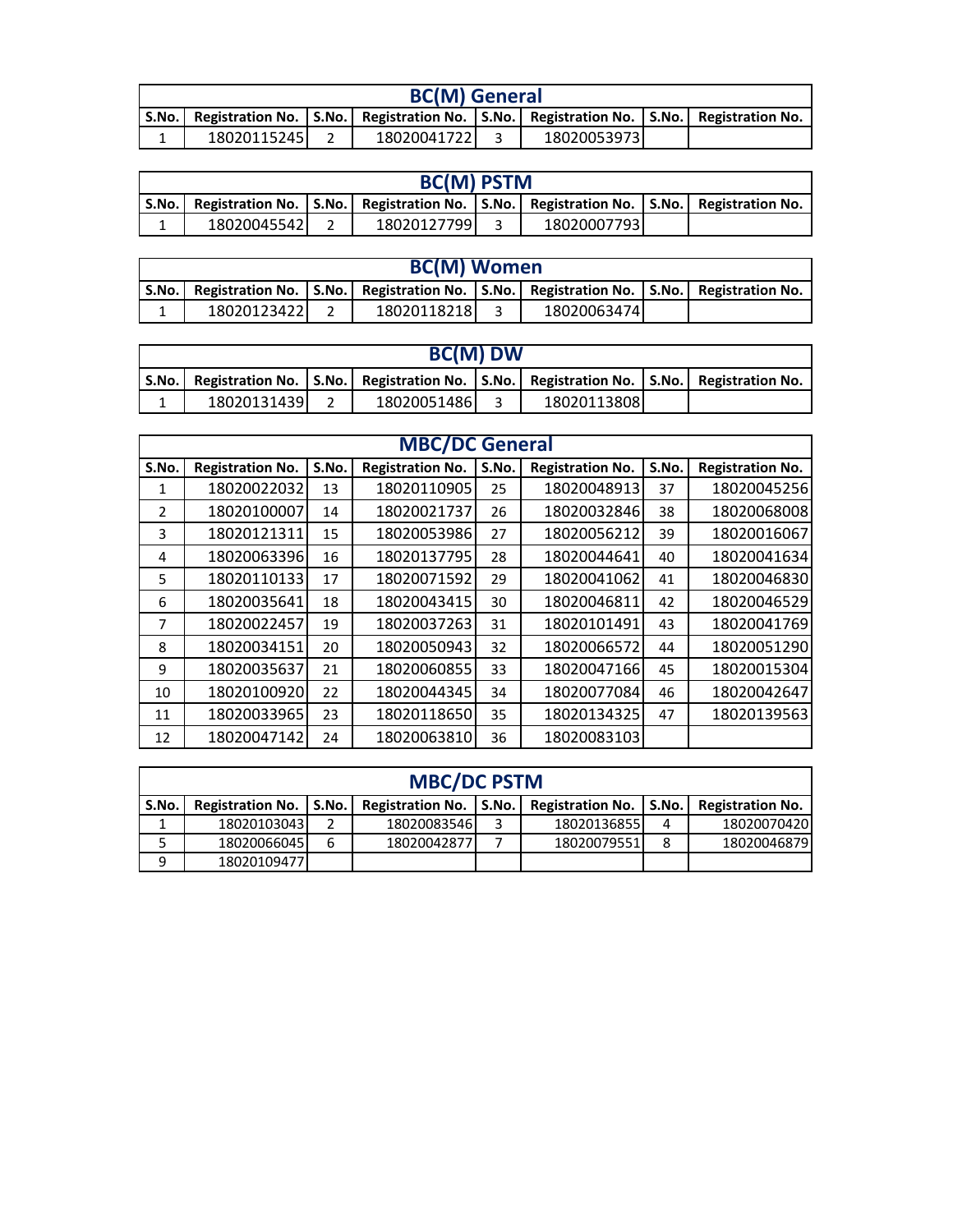|       | <b>MBC/DC Women</b>     |       |                         |       |                         |       |                         |  |  |  |  |  |  |
|-------|-------------------------|-------|-------------------------|-------|-------------------------|-------|-------------------------|--|--|--|--|--|--|
| S.No. | <b>Registration No.</b> | S.No. | <b>Registration No.</b> | S.No. | <b>Registration No.</b> | S.No. | <b>Registration No.</b> |  |  |  |  |  |  |
|       | 18020026198             | 6     | 18020065989             | 11    | 18020009562             | 16    | 18020063029             |  |  |  |  |  |  |
|       | 18020108575             |       | 18020020271             | 12    | 18020142680             | 17    | 18020071947             |  |  |  |  |  |  |
| 3     | 18020039803             | 8     | 18020073028             | 13    | 18020013447             | 18    | 18020085895             |  |  |  |  |  |  |
| 4     | 18020088492             | 9     | 18020076219             | 14    | 18020009249             |       |                         |  |  |  |  |  |  |
| 5     | 18020069034             | 10    | 18020045865             | 15    | 18020030547             |       |                         |  |  |  |  |  |  |

| <b>MBC/DC W-PSTM</b> |                                                                                                           |          |             |  |             |   |             |  |  |  |  |
|----------------------|-----------------------------------------------------------------------------------------------------------|----------|-------------|--|-------------|---|-------------|--|--|--|--|
|                      | S.No.   Registration No.   S.No.   Registration No.   S.No.   Registration No.   S.No.   Registration No. |          |             |  |             |   |             |  |  |  |  |
|                      | 18020021953                                                                                               |          | 18020007474 |  | 18020061438 |   | 18020028780 |  |  |  |  |
|                      | 18020000677                                                                                               | <b>б</b> | 18020090309 |  | 18020074520 | 8 |             |  |  |  |  |

| <b>MBC/DC DW</b> |                                                                                                   |   |              |  |             |   |             |  |  |  |  |
|------------------|---------------------------------------------------------------------------------------------------|---|--------------|--|-------------|---|-------------|--|--|--|--|
| S.No.            | Registration No.   S.No.   Registration No.   S.No.   Registration No.   S.No.   Registration No. |   |              |  |             |   |             |  |  |  |  |
|                  | 18020076719                                                                                       |   | 18020112258  |  | 18020042303 | 4 | 18020096905 |  |  |  |  |
|                  | 18020120224                                                                                       | ĥ | 18020070448l |  |             |   |             |  |  |  |  |

| <b>SC(A) General</b> |                                                                                       |  |             |  |             |  |             |  |  |  |  |
|----------------------|---------------------------------------------------------------------------------------|--|-------------|--|-------------|--|-------------|--|--|--|--|
| S.No.                | Registration No. S.No. Registration No. S.No. Registration No. S.No. Registration No. |  |             |  |             |  |             |  |  |  |  |
|                      | 18020031627                                                                           |  | 18020071456 |  | 18020025970 |  | 18020053893 |  |  |  |  |
|                      | 18020072255<br>ĥ<br>18020027072                                                       |  |             |  |             |  |             |  |  |  |  |

| <b>SC(A) PSTM</b> |                                                                                                           |  |             |  |             |  |              |  |  |  |  |
|-------------------|-----------------------------------------------------------------------------------------------------------|--|-------------|--|-------------|--|--------------|--|--|--|--|
|                   | S.No.   Registration No.   S.No.   Registration No.   S.No.   Registration No.   S.No.   Registration No. |  |             |  |             |  |              |  |  |  |  |
|                   | 18020039524                                                                                               |  | 18020111679 |  | 18020053310 |  | 180200738331 |  |  |  |  |

|         | SC(A) W-PSTM |  |                                                                                                   |  |             |  |             |  |  |  |  |
|---------|--------------|--|---------------------------------------------------------------------------------------------------|--|-------------|--|-------------|--|--|--|--|
| S.No. I |              |  | Registration No.   S.No.   Registration No.   S.No.   Registration No.   S.No.   Registration No. |  |             |  |             |  |  |  |  |
|         | 18020058325  |  | 18020033848                                                                                       |  | 18020042543 |  | 18020033044 |  |  |  |  |
|         |              |  |                                                                                                   |  |             |  |             |  |  |  |  |

|                | <b>SC General</b>       |       |                         |       |                         |       |                         |  |  |  |  |  |  |
|----------------|-------------------------|-------|-------------------------|-------|-------------------------|-------|-------------------------|--|--|--|--|--|--|
| S.No.          | <b>Registration No.</b> | S.No. | <b>Registration No.</b> | S.No. | <b>Registration No.</b> | S.No. | <b>Registration No.</b> |  |  |  |  |  |  |
| 1              | 18020010899             | 11    | 18020129415             | 21    | 18020021690             | 31    | 18020123381             |  |  |  |  |  |  |
| $\overline{2}$ | 18020099660             | 12    | 18020083767             | 22    | 18020042182             | 32    | 18020054111             |  |  |  |  |  |  |
| 3              | 18020005190             | 13    | 18020088385             | 23    | 18020088456             | 33    | 18020034205             |  |  |  |  |  |  |
| 4              | 18020057194             | 14    | 18020051262             | 24    | 18020064007             | 34    | 18020047973             |  |  |  |  |  |  |
| 5              | 18020089397             | 15    | 18020062987             | 25    | 18020106153             | 35    | 18020039898             |  |  |  |  |  |  |
| 6              | 18020014064             | 16    | 18020100596             | 26    | 18020049976             | 36    | 18020065880             |  |  |  |  |  |  |
| 7              | 18020063367             | 17    | 18020110771             | 27    | 18020073780             | 37    | 18020072413             |  |  |  |  |  |  |
| 8              | 18020067440             | 18    | 18020002319             | 28    | 18020032609             |       |                         |  |  |  |  |  |  |
| 9              | 18020023162             | 19    | 18020105242             | 29    | 18020030446             |       |                         |  |  |  |  |  |  |
| 10             | 18020017002             | 20    | 18020005311             | 30    | 18020013939             |       |                         |  |  |  |  |  |  |